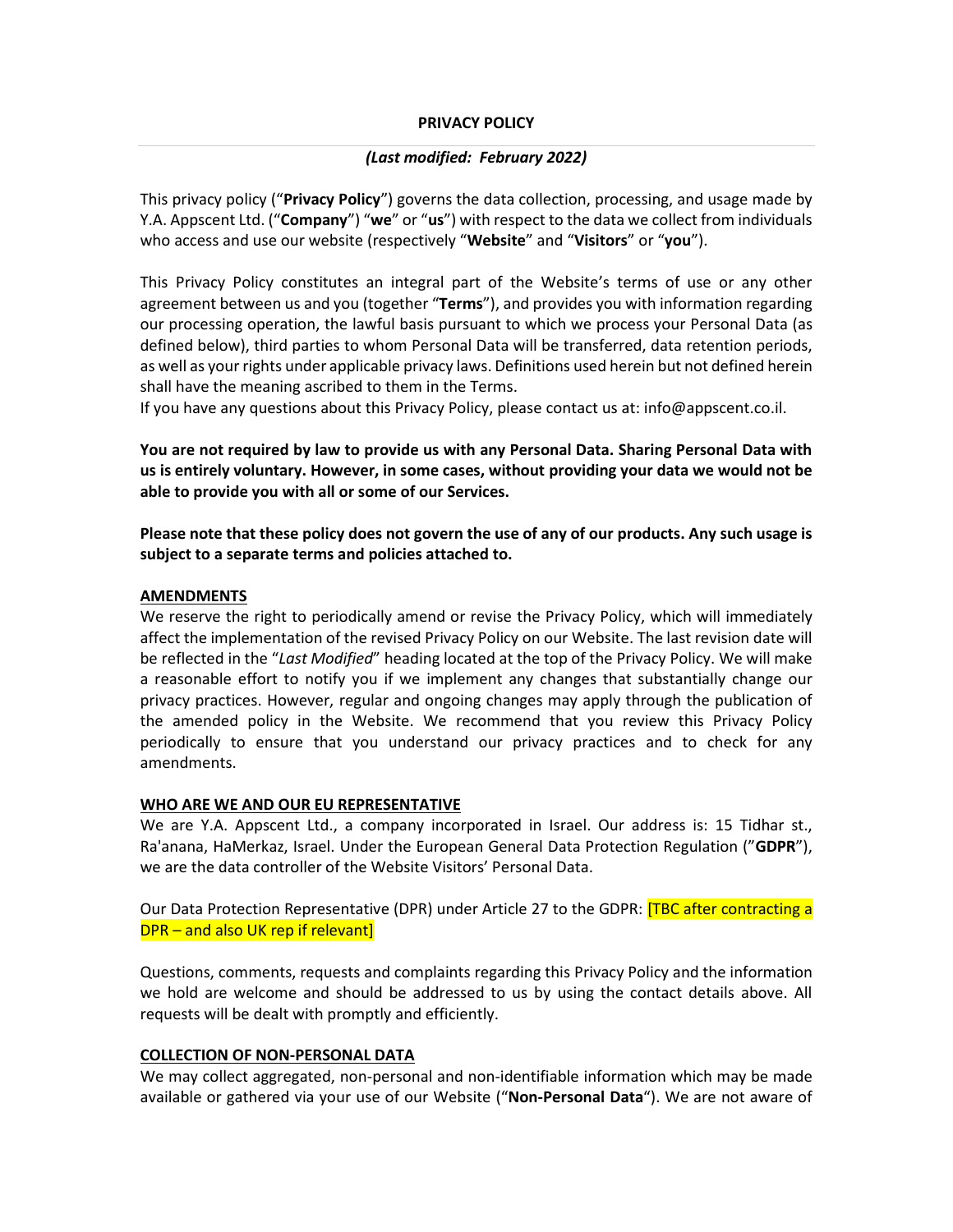the identity of the individual from which the Non-Personal Data is collected. Also, we may sometimes process and anonymize or aggregate Personal Data and identifiable information in a manner that shall create a new set of data that will be Non-Personal Data. Such a new data set can no longer be associated with any identified person. Non-Personal Data may be used by us without limitation and for any purpose, including for commercial, research, or statistical purposes, without further notice to you.

## **COLLECTION OF PERSONAL DATA**

During your use of the Website, we will collect individually identifiable information, namely information that identifies an individual or may with reasonable effort be used to identify an individual ("**Personal Data**" or "**Personal Information**" as defined under applicable law). This may include online identifiers (e.g., IP address, cookies, etc), name, emails, address etc., subject to applicable law. If we combine Personal Data with Non-Personal Data, we will treat the combined data as Personal Data.

#### **PROCESSING OF PERSONAL DATA – PURPOSES AND LAWFUL BASIS**

We have included in the table below information about which data is processed, how we process and use your data and the lawful basis for which we do so subject to applicable laws, including the GDPR.

| <b>Type of Data</b>                                                                                                                                                                                                                                                                                                                                                                                                                                                                                                                                                                    | <b>Purpose of</b>                                                                                             | <b>Processing Action</b>                                                                                                                                                                                                                                                                                                                                                                                                                                                                                                                                                                                                       | <b>Lawful Basis</b>                                                                                                                                                                                                                                                                                                                                                                                                                                        |
|----------------------------------------------------------------------------------------------------------------------------------------------------------------------------------------------------------------------------------------------------------------------------------------------------------------------------------------------------------------------------------------------------------------------------------------------------------------------------------------------------------------------------------------------------------------------------------------|---------------------------------------------------------------------------------------------------------------|--------------------------------------------------------------------------------------------------------------------------------------------------------------------------------------------------------------------------------------------------------------------------------------------------------------------------------------------------------------------------------------------------------------------------------------------------------------------------------------------------------------------------------------------------------------------------------------------------------------------------------|------------------------------------------------------------------------------------------------------------------------------------------------------------------------------------------------------------------------------------------------------------------------------------------------------------------------------------------------------------------------------------------------------------------------------------------------------------|
|                                                                                                                                                                                                                                                                                                                                                                                                                                                                                                                                                                                        | <b>Processing</b>                                                                                             |                                                                                                                                                                                                                                                                                                                                                                                                                                                                                                                                                                                                                                |                                                                                                                                                                                                                                                                                                                                                                                                                                                            |
| <b>Contact us information</b>                                                                                                                                                                                                                                                                                                                                                                                                                                                                                                                                                          |                                                                                                               |                                                                                                                                                                                                                                                                                                                                                                                                                                                                                                                                                                                                                                |                                                                                                                                                                                                                                                                                                                                                                                                                                                            |
| If you voluntarily contact<br>in<br>any<br>manner,<br><b>us</b><br>whether for partnering or<br>to submit a request or for<br>other inquiries, whether<br>by sending us an email or<br>through other means of<br>communications,<br>e.g.,<br>any online form available<br>on the Website, such as<br>"Contact us" form, you<br>may be asked to provide<br>us with your contact<br>information such as your<br>full<br>and email<br>name<br>address. In addition, you<br>can choose to provide us<br>additional<br>with<br>information as part of<br>correspondence<br>your<br>with us. | Addressing<br>your inquiries<br>and/or<br>checking<br>the<br>option<br>to<br>provide<br>you<br>with services. | We will collect and process<br>this data, store it in our<br>systems, and check it with<br>our contact history solely<br>respond<br>to<br>to<br>vour<br>inquiries and provide you<br>the<br>with<br>support<br><b>or</b><br>information<br>you<br>have<br>requested.<br>will<br>retain<br><b>We</b><br>our<br>correspondence with you<br>for as long as needed,<br>subject to applicable law.<br><b>Note</b><br>that<br>such<br>correspondences can be<br>retained in databases we<br>use for this purposes and<br>which we bought from<br>third parties (i.e., SaaS<br>platform such as CRM). In<br>such cases, your data may | In case you contact<br><b>us</b><br>as<br>current<br>a<br>partner or client -<br>the lawful basis for<br>processing<br>your<br>information will be<br>the<br>contract<br>between you and<br>us, meaning we will<br>use the data for<br>addressing<br>your<br>requests<br>and<br>inquiries.<br>After<br>completing<br>any such request,<br>we will retain your<br>information as part<br>of<br>business<br>our<br>records under our<br>legitimate interest. |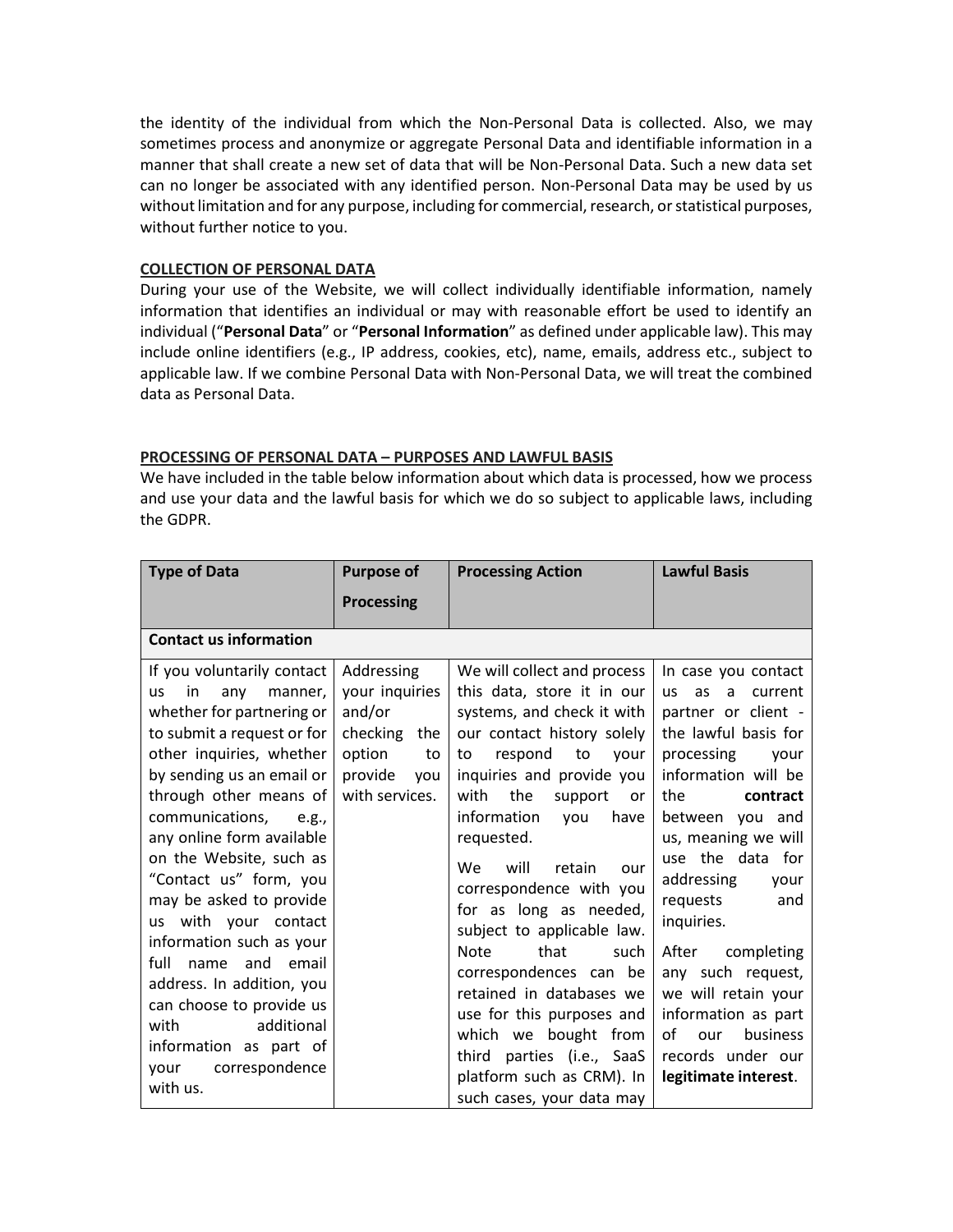|                                                                                                                                                                                                                                                                                                                                                                                                                                                                                                                                                                                                                                                       |                                                                                                                                                       | be shared and transferred<br>to such third parties. For<br>information<br>more<br>regarding data transfer<br>and sharing see below.                                                                                                                                                                                                                                                                                                                                                                                                                                                                                                                                                                              | In the event you<br>contacted us as a<br>prospect customer<br>or partner we will<br>also do so under our<br>legitimate interest.<br>In such cases, where<br>rely on<br>our<br>we<br>legitimate interest,<br>you are entitled to<br>object<br>such<br>processing based on<br>legitimate<br>our<br>if<br>interests<br>you<br>believe that your<br>rights<br>are<br>overridden by our<br>interests.                                                                                                                                       |
|-------------------------------------------------------------------------------------------------------------------------------------------------------------------------------------------------------------------------------------------------------------------------------------------------------------------------------------------------------------------------------------------------------------------------------------------------------------------------------------------------------------------------------------------------------------------------------------------------------------------------------------------------------|-------------------------------------------------------------------------------------------------------------------------------------------------------|------------------------------------------------------------------------------------------------------------------------------------------------------------------------------------------------------------------------------------------------------------------------------------------------------------------------------------------------------------------------------------------------------------------------------------------------------------------------------------------------------------------------------------------------------------------------------------------------------------------------------------------------------------------------------------------------------------------|----------------------------------------------------------------------------------------------------------------------------------------------------------------------------------------------------------------------------------------------------------------------------------------------------------------------------------------------------------------------------------------------------------------------------------------------------------------------------------------------------------------------------------------|
| <b>Online identifiers and other Technical Data</b>                                                                                                                                                                                                                                                                                                                                                                                                                                                                                                                                                                                                    |                                                                                                                                                       |                                                                                                                                                                                                                                                                                                                                                                                                                                                                                                                                                                                                                                                                                                                  |                                                                                                                                                                                                                                                                                                                                                                                                                                                                                                                                        |
| When you access our<br>Website or interact with<br>it, we collect certain<br>identifiers,<br>online<br>including your IP address.<br>also collect<br>We<br>may<br>technical<br>Non-Personal<br>Data transmitted from<br>your device (e.g., actions<br>in the Website, your<br>browser type, language<br>used, type of operating<br>system, type of device,<br>etc.) and approximate<br>location<br>geographical<br>(country). We collect this<br>from<br>data<br>you<br>automatically when you<br>access the Website by<br>using cookies or similar<br>technologies.<br>***Please<br>the<br>see<br>following<br>paragraph<br>regarding Cookies usage. | Improving &<br>customizing<br>the Website,<br>safety,<br>security<br>and<br>fraud<br>prevention of<br>our Website,<br>and<br>advertising<br>purposes. | We, directly or through the<br>use of third parties, will<br>collect<br>your<br>data,<br>aggregate it<br>and<br>statistically<br>analyze<br>it<br>(whether alone or together<br>with other Visitor's data),<br>aggregate,<br>generate<br>reports based on such<br>analysis and retain records<br>of any such usage data.<br>We process and retain this<br>data for enhancing your<br>experience and auditing<br>tracking<br>and<br>usage<br>statistics and traffic flow,<br>customizing the Website<br>for you or adjusting its<br>content,<br>including<br>advertisements, for your<br>use.<br>We also process it for<br>protecting the security of<br>the Website, as well as our<br>and third parties' rights | Processing<br>οf<br>general, aggregated<br>and statistical data<br>for<br>the<br>proper<br>management of our<br>website<br>and<br>services, is based on<br>the legal basis of our<br>legitimate interests<br>commercial<br>as<br>a<br>business to<br>track<br>users who enter our<br>Website for the<br>mentioned<br>purposes.<br>when we use third-<br>party cookies on the<br>Website or collect<br>online identifiers for<br>marketing<br>our<br>activities, we will<br>obtain your consent<br>if required under<br>applicable law. |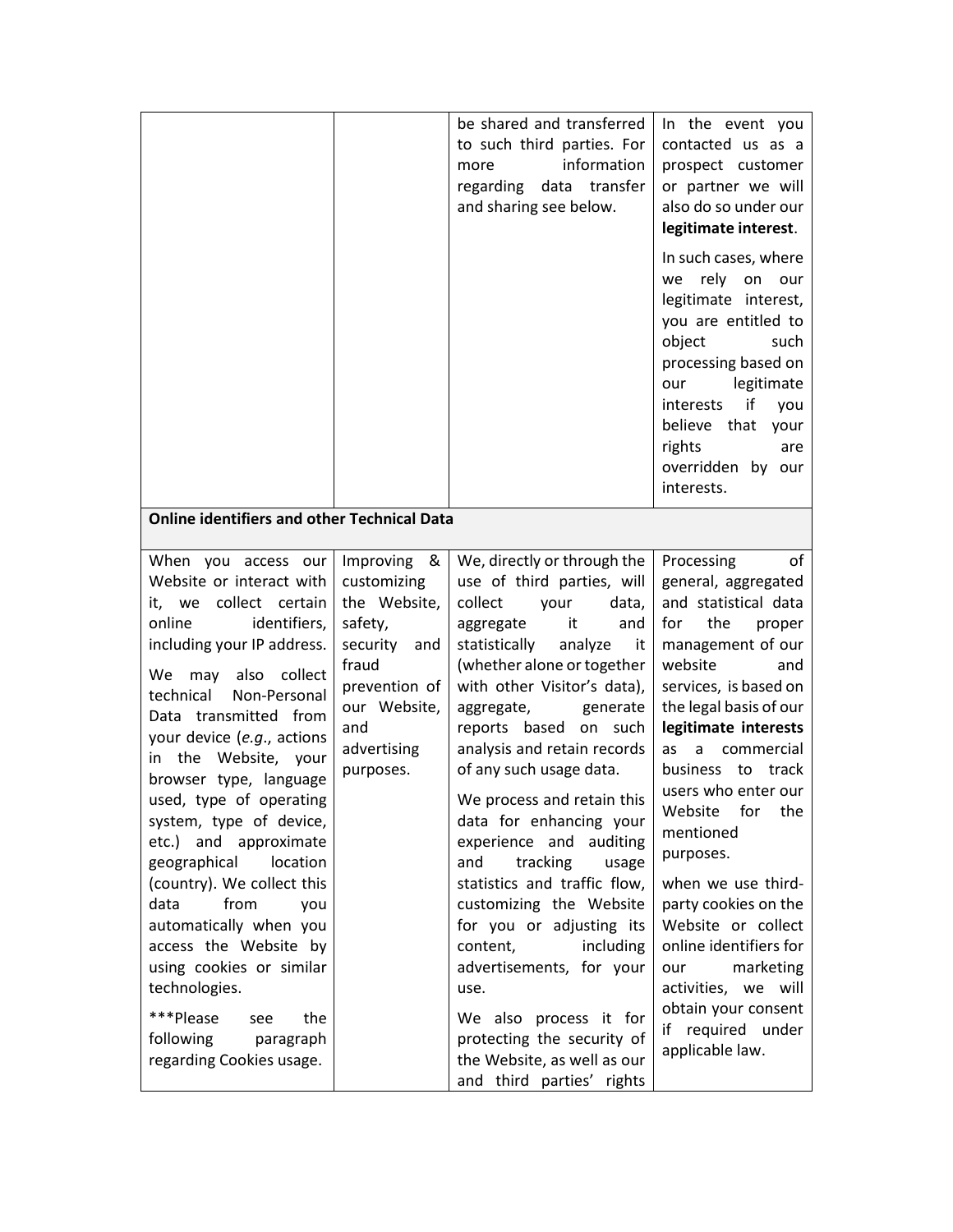|                                                            |             | (subject to applicable law                    |                        |  |  |
|------------------------------------------------------------|-------------|-----------------------------------------------|------------------------|--|--|
|                                                            |             | requirements).                                |                        |  |  |
|                                                            |             |                                               |                        |  |  |
|                                                            |             |                                               |                        |  |  |
|                                                            |             |                                               |                        |  |  |
|                                                            |             |                                               |                        |  |  |
|                                                            |             |                                               |                        |  |  |
|                                                            |             |                                               |                        |  |  |
| Joining our team - Applying for a position via our website |             |                                               |                        |  |  |
| If you<br>apply for any                                    | Recruitment | We will process your job                      | The lawful basis for   |  |  |
| position in our Company                                    | and         | application<br>further<br>to                  | such processing will   |  |  |
| through the Website or                                     | employment  | communicate<br>with                           | the<br>be<br>contract  |  |  |
| elsewhere. In that case,                                   |             | regarding<br>job                              | between<br>(or<br>us   |  |  |
| we will collect your first                                 |             | opportunism. We will also                     | taking steps prior to  |  |  |
| and last name, email                                       |             | use your Personal Data to                     | entering<br>into<br>a  |  |  |
| address, phone number,                                     |             |                                               | contract)              |  |  |
| CVs<br>additional<br>and                                   |             | provide, operate, monitor,<br>and<br>maintain | we                     |  |  |
|                                                            |             | our                                           | process your data as   |  |  |
| information<br>at<br>your                                  |             | recruitment activities, such                  | per your application   |  |  |
| choice, such as a URL to                                   |             | evaluate<br>as<br>your                        | to a position within   |  |  |
| your LinkedIn profile or a                                 |             | application<br>for                            | our Company.           |  |  |
| personal note you added.                                   |             | employment<br>and                             | After<br>the           |  |  |
|                                                            |             | eventually and if applicable                  | recruitment            |  |  |
|                                                            |             | and relevant engage with                      | process, we<br>may     |  |  |
|                                                            |             | you.                                          | keep<br>your           |  |  |
|                                                            |             | We will retain and store                      | under<br>information   |  |  |
|                                                            |             | your Personal<br>Data<br>to                   | legitimate<br>our      |  |  |
|                                                            |             | comply<br>with<br>laws<br>or                  | interests as part of   |  |  |
|                                                            |             | regulations and to review                     | our<br>ongoing         |  |  |
|                                                            |             | compliance with applicable                    | records<br>business    |  |  |
|                                                            |             | usage terms, such as work                     | for<br>future<br>and   |  |  |
|                                                            |             | eligibility in the country of                 | protection from any    |  |  |
|                                                            |             | employment. Also, we may                      | potential legal suit   |  |  |
|                                                            |             | keep it afterward as part of                  | (i.e., Israeli statute |  |  |
|                                                            |             | our business records.                         | of limitation a claim  |  |  |
|                                                            |             |                                               | barred<br>shall<br>be  |  |  |
|                                                            |             |                                               | following<br>7 years   |  |  |
|                                                            |             |                                               | therefore we will      |  |  |
|                                                            |             |                                               | retain<br>restricted   |  |  |
|                                                            |             |                                               | data<br>about          |  |  |
|                                                            |             |                                               | applicants for such    |  |  |
|                                                            |             |                                               | if<br>reasons<br>we    |  |  |
|                                                            |             |                                               | believe<br>that<br>we  |  |  |
|                                                            |             |                                               | need<br>to             |  |  |
|                                                            |             |                                               | protect                |  |  |
|                                                            |             |                                               | ourselves from legal   |  |  |
|                                                            |             |                                               | claims). In such case  |  |  |
|                                                            |             |                                               | you are entitled to    |  |  |
|                                                            |             |                                               | object<br>such         |  |  |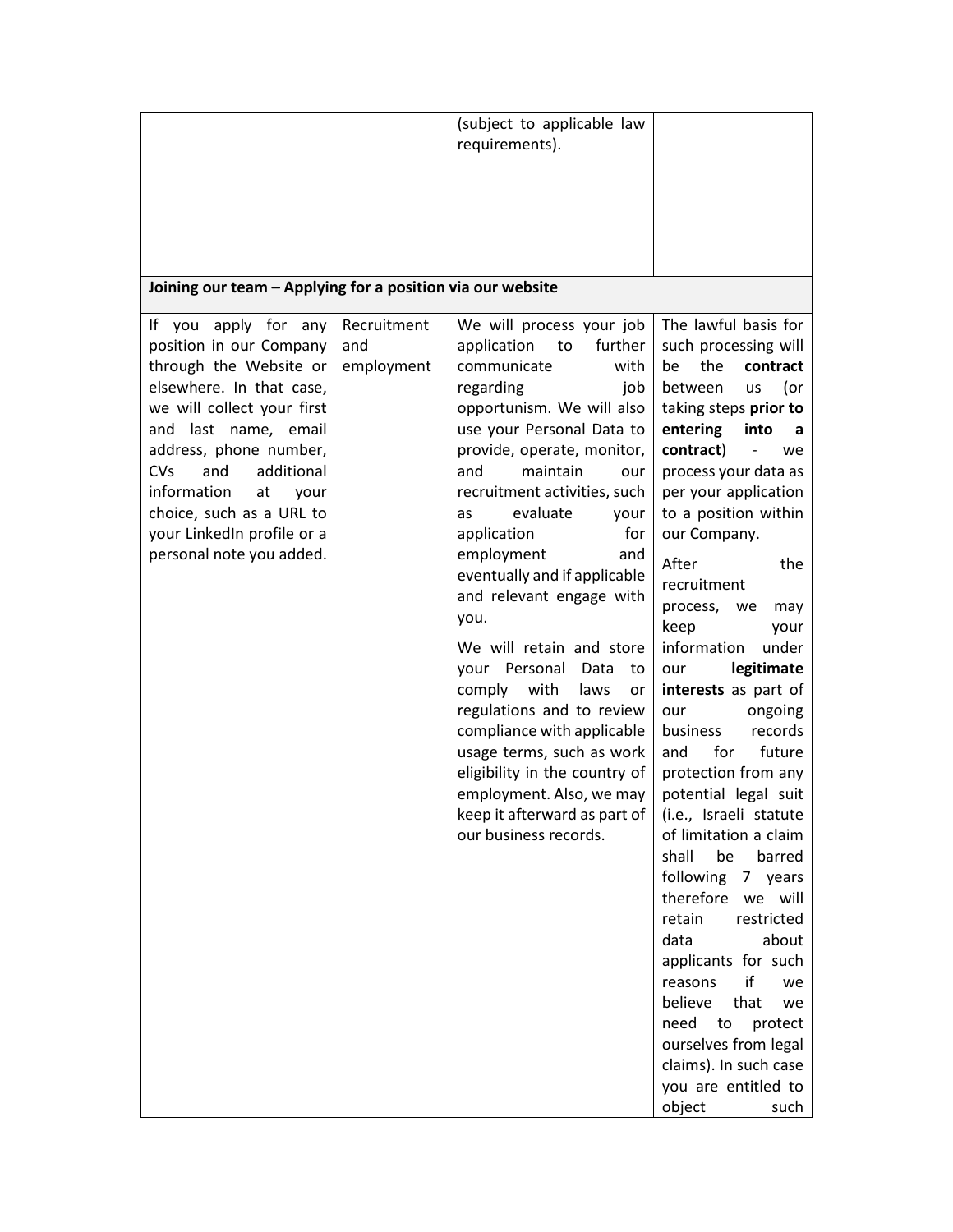|                                                                                                                                                                                         |                  |                                                                                                                                                                                                   | processing based on<br>legitimate<br>our<br>interests if<br>you<br>believe that your<br>rights<br>are<br>overridden by our<br>interests.                                                                                |  |
|-----------------------------------------------------------------------------------------------------------------------------------------------------------------------------------------|------------------|---------------------------------------------------------------------------------------------------------------------------------------------------------------------------------------------------|-------------------------------------------------------------------------------------------------------------------------------------------------------------------------------------------------------------------------|--|
| Subscribing to our newsletter list                                                                                                                                                      |                  |                                                                                                                                                                                                   |                                                                                                                                                                                                                         |  |
| In the event we will offer<br>you to subscribe to our<br>email listing to receive<br>commercial materials<br>such as newsletters, we<br>will collect and process<br>you email and name. | <b>Marketing</b> | that<br>We.<br>will<br>use<br>information for adding you<br>marketing list and<br>our<br>providing you with news<br>and information regarding<br>our products and services<br>via our newsletter. | We will do that<br>under your consent<br>as provided in the<br>0f<br>course<br>subscribing to the<br>newsletter list. You<br>can always<br>withdraw<br>your<br>by<br>consent<br>contacting us as<br>detailed hereunder. |  |

## **COOKIES USAGE**

Like many other websites, the Website uses cookies to improve your experience while you navigate the Website. We may use various types of Cookies:

- Essential Cookies which are necessary for the site to work properly (usually appears under our name/cookie tag);
- Functional Cookies designated to save your settings on the site your language preference or other view preferences (also, under our name/cookie tag);
- $\bullet$  Session Cookies used to support the Website's functionality such Cookies are stored only temporarily during a browsing session and are deleted from your device when you close the browser.
- Targeting Cookies these cookies are used to collect information from you to help us improve our products and services and serve you with targeted advertisements that we believe will be relevant to you (e.g., Google's AdSense or Tag Manger Cookies).
- Email activity tracking through designated Cookies and tools while we use our email delivery services, (e.g. Mailchimp);
- Social networks Cookies Social Plug-In Cookies (e.g., Facebook, Twitter, LinkedIn Cookies, or pixels) enable sharing your usage information with your social network's accounts.
- Analytics Cookies give us aggregated and statistical information to improve the Website and System and further developing it (e.g., Google analytics, Google Firebase Crashlytics, etc.).
- Third-party services used by us for example, an external service supporting our career and recruiting options through the Website (e.g., Comeet or Workday), or an external service which allows us to screen short videos on our Website (e.g., YouTube or Vimeo).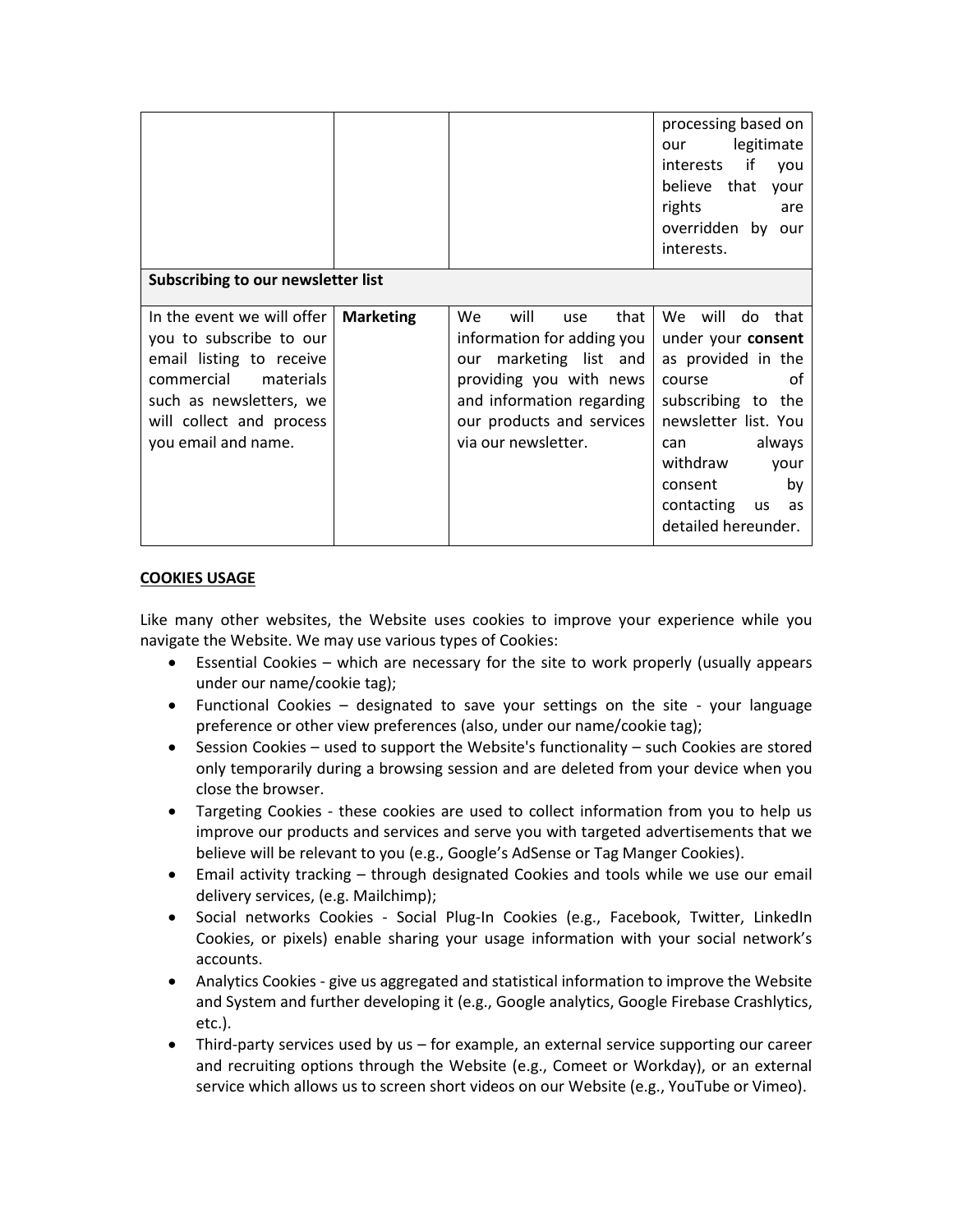Please note that the data collected by the use of Cookies may be linked to and combined with any other data, including Personal Data.

Also note, that Cookie's data is usually collected through third-party services, like Google, Facebook, etc. In those cases, your Personal Data might be transferred to those third parties, which might use it, as a "joint controller" of the data, meaning that the data is also "owned" and processed by them under their terms and conditions. Under those terms and conditions and the direct accounts or subscriptions you have with those third parties, your Personal Data might be linked to other data collected by the relevant third party and processed in its systems, for its purposes, and under its management. For example, suppose you have a Facebook account, the Personal Data collected through Facebook's Cookies in Our Website might be linked to other data Facebook collects and might be used by Facebook per the independent agreements between you and Facebook.

## **What Are Your Choices Regarding Cookies?**

If you'd like to delete cookies or instruct your web browser to delete or refuse cookies, please visit the help pages of your web browser, or use the designated Cookies Bar in the Website. Please note, however, that if you delete cookies or refuse to accept them, you might not be able to use all of the features we offer, you may not be able to store your preferences, and some of our pages might not display properly.

For the Chrome web browser, please visit [this page from Google](https://support.google.com/accounts/answer/32050)

For the Internet Explorer web browser, please visit [this page from Microsoft](http://support.microsoft.com/kb/278835)

For the Firefox web browser, please visit [this page from Mozilla](https://support.mozilla.org/en-US/kb/delete-cookies-remove-info-websites-stored)

For the Safari web browser, please visit [this page from Apple](https://support.apple.com/en-us/HT201265)

For any other web browser, please visit your web browser's official web pages.

## **Where Can You Find More Information About Cookies?**

You can learn more about cookies and the following third-party websites:

- All About Cookies:<http://www.allaboutcookies.org/>
- Network Advertising Initiative [http://www.networkadvertising.org](http://www.networkadvertising.org/)/

## **SHARING DATA WITH THIRD PARTIES**

We do **not** share any **Personal Data** collected from you with third parties or any of our partners except in the following events:

- **Legal Requirement:** We will share your information in this situation only if we are required to do so to comply with any applicable law, regulation, legal process, or governmental request (e.g., to comply with a court injunction, comply with tax authorities, etc.);
- **Policy Enforcement**: We will share your information, solely to the extent needed to (i) enforce our policies and agreements; or (ii) to investigate any potential violations thereof, including without limitations, detect, prevent, or take action regarding illegal activities or other wrongdoings, suspected fraud or security issues;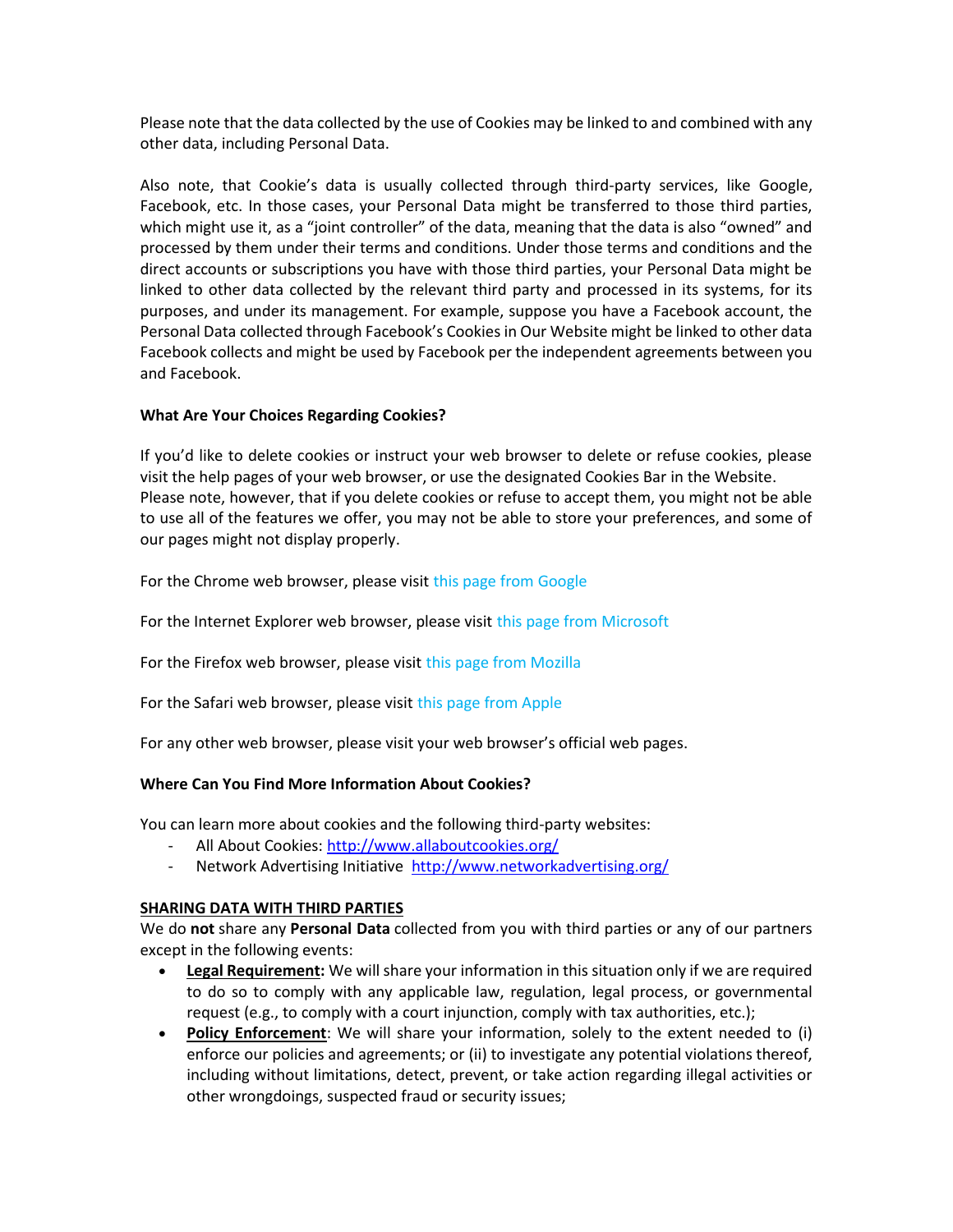- **Company's Rights**: We will share your information to establish or exercise our rights, to prevent harm to our rights, property, or safety, and to defend ourselves against legal claims when necessary, subject to applicable law;
- **Third Party Rights**: We will share your information, solely to the extent needed to prevent harm to the rights of our users, yourself, or any third party's rights, property, or safety;
- **Service Providers –** we share your information with third parties that perform services on our behalf (e.g. customer service, tracking cookies, servers, service functionality, marketing, and support, etc.) these third parties may be located in different jurisdictions.
- **Corporate Transaction** *-* we may share your information in the event of a corporate transaction (e.g. sale of a substantial part of our business, merger, consolidation or asset sale). In the event of the above, our affiliated companies or acquiring company will assume the rights and obligations as described in this Privacy Policy;
- **Authorized Disclosures** *-* we may disclose your information to third parties when you consent to a particular disclosure. Please note that once we share your information with another company, that information becomes subject to the other company's privacy practices.

# **YOUR DATA SUBJECTS' RIGHTS UNDER PRIVACY PROTECTION LAWS**

Under EU law, EU residents and individuals have certain rights to apply to us to provide information or make amendments to how we process data relating to them. Those rights might include:

- right to access your Personal Data you can ask us to confirm whether or not we have and use your Personal Data, and if so, you can ask for a copy of your data;
- right to correct your Personal Data you can ask us to correct any of your Personal Data that is incorrect, after verifying the accuracy of the data first;
- right to erase your Personal Data you can ask us to erase your Personal Data if you think we no longer need to use it for the purpose we collected it from you. You can also ask for such erasure in any case in which the process of your data was based on your consent, or where we have used it unlawfully, or where we are subject to a legal obligation to erase your Personal Data. any request for such erasure will be subject to our obligations under the law (e.g., our obligation to keep some records for tax or customs purposes);
- right to restrict our use in your Personal Data you can ask us to restrict our use of your Personal Data in certain circumstances;
- right to object to how we use your Personal Data you can object to any use of your Personal Data which we have justified by our legitimate interest if you believe your fundamental rights and freedoms to data protection outweigh our legitimate interest in using the information;
- you can always require us to refrain from using your data for direct marketing purposes, or withdraw any Consent you have provided us with, if you wish to do so;
- you can ask us to transfer your information to another organization or provide you with a copy of your Personal Data (Portability Right).

We may not always be able to do what you have asked. Also, not all those rights apply in every jurisdiction. Yet, we encourage you to contact us with any such request, and we will be happy to assist you.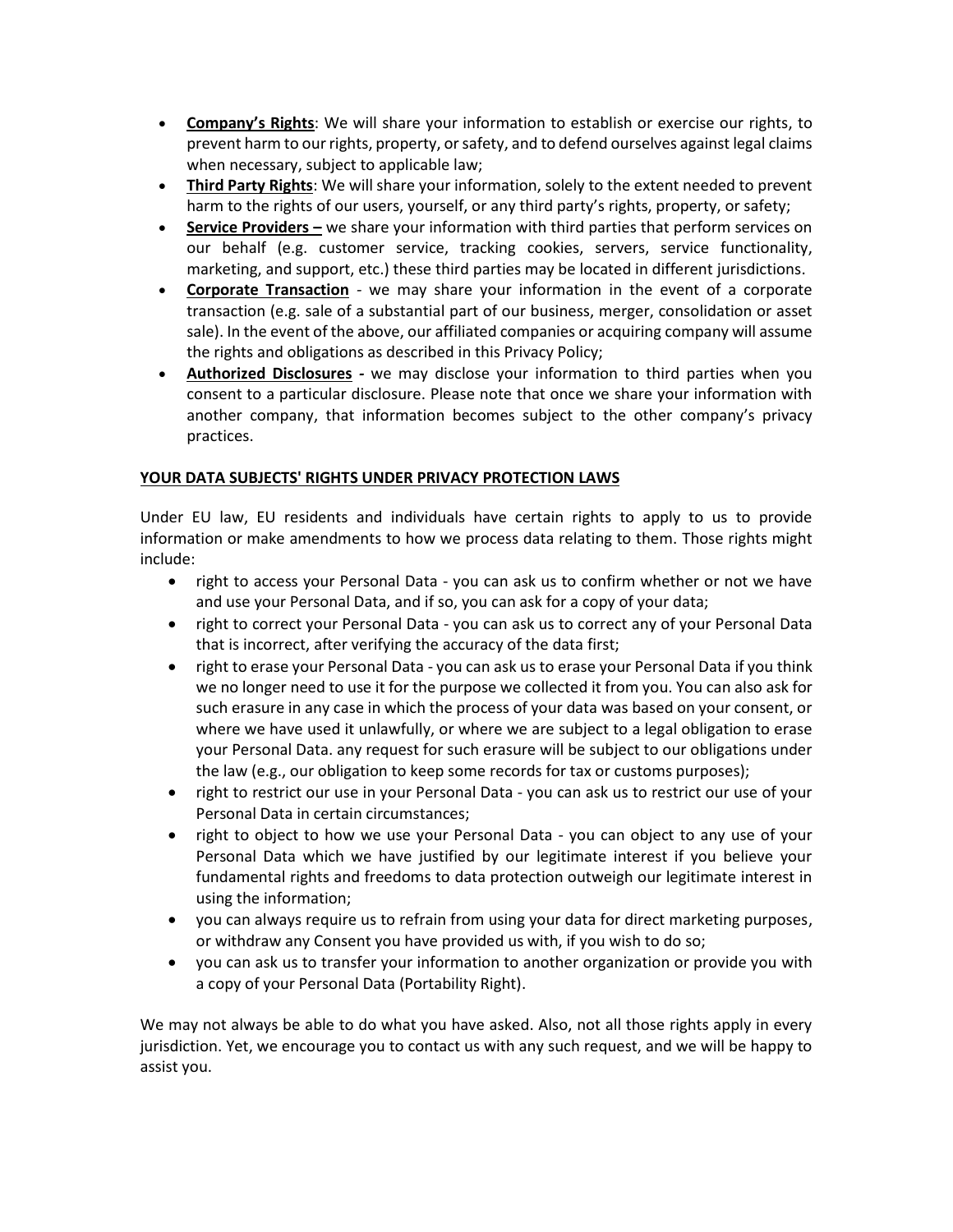You have the right to lodge a complaint at any time before the relevant supervisory authority for data protection issues. However, we will appreciate the chance to deal with your concerns before you approach the authorities, so please feel free to contact us in the first instance.

# **DATA RETENTION**

The criteria used by us to determine the retention of Personal Data of our users are as follows:

- **The type of personal data and purpose of collection -** unless otherwise specified, we retain data as long as it is necessary and relevant for us to achieve the purposes for which the Personal Data was collected (i.e., as explained broadly in the chart above). For instance, marketing data and other data collected under your consent, shall be retained until you will ask us to delete it, or until it will no longer serve the purpose for which it was collected for initially.
- **•** Compliance with our legal obligations we are required to retain certain types of data in order to comply with our obligations under applicable laws. For example, we may retain certain types of personal data in the event we are required to do so subject to a binding legal request or a court order.
- **Dispute, claims and legal proceedings** if you have a dispute with us, we may retain certain types of personal as necessary and applicable to your claims, including any legal proceedings between us, until such dispute was resolved, and following, if we find it necessary, in accordance with applicable statutory limitation periods. In addition**,** in the event you request to exercise your rights, we will maintain the applicable correspondence for as long as needed to demonstrate compliance, and usually in accordance with applicable statutory limitation periods.

## **SECURITY**

We use physical, technical, and administrative security measures for the services that we believe comply with applicable laws and industry standards to prevent your information from being accessed without the proper authorization, improperly used or disclosed, unlawfully destructed or accidentally lost.

However, unfortunately, the transmission of information via the internet and online data processing cannot be 100% secure. As such, although we will do our best to protect your Personal Data, we cannot guarantee the security of data transmitted via the Website and any transmission of your data shall be done at your own risk.